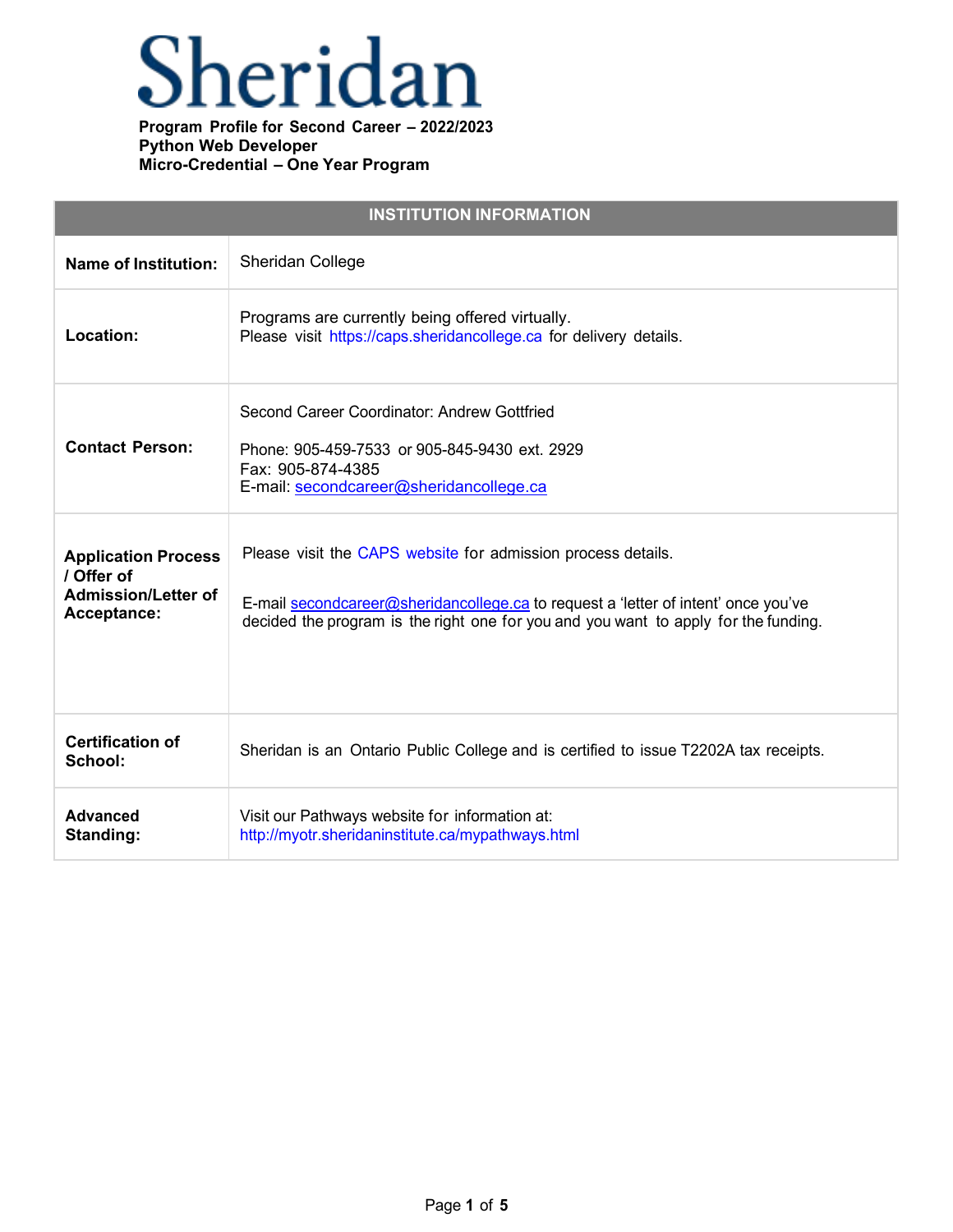

|                                                                                          | <b>PROGRAM INFORMATION</b>                                                                                                                                                                                                                                                                                                                                                         |
|------------------------------------------------------------------------------------------|------------------------------------------------------------------------------------------------------------------------------------------------------------------------------------------------------------------------------------------------------------------------------------------------------------------------------------------------------------------------------------|
| Program Name/<br><b>Credential:</b>                                                      | Python Web Developer / Micro-Credential                                                                                                                                                                                                                                                                                                                                            |
| <b>Program-Specific</b><br><b>Admission</b><br><b>Requirements:</b>                      | https://caps.sheridancollege.ca/products/python-web-developer.aspx                                                                                                                                                                                                                                                                                                                 |
| <b>Program Offered</b><br><b>SEPTEMBER 2022</b><br><b>Start/End dates by</b><br>semester | May 8, 2023<br>Jan. 9, 2023<br>Sept. 12, 2022<br>$\mathbf{1}$<br>$\overline{\mathbf{2}}$<br>$\mathbf{3}$<br>To<br>To<br>To<br>Aug. 11, 2023<br>Apr. 14, 2023<br>Dec. 16, 2022                                                                                                                                                                                                      |
| <b>Program Offered</b><br><b>JANUARY 2023</b><br><b>Start/End dates by</b><br>semester   | Sept 12, 2023<br>Jan. 9, 2023<br>May 8, 2023<br>$\mathbf{1}$<br>$\overline{\mathbf{2}}$<br>3<br>To<br>To<br>To<br>Dec 16, 2023<br>Apr. 14, 2023<br>Aug. 11, 2023                                                                                                                                                                                                                   |
| <b>Program Offered</b><br><b>MAY 2023</b><br><b>Start/End dates by</b><br>semester       | May 8, 2023<br>Sept 12, 2023<br>Jan. 9, 2024<br>To<br>1<br>$\mathbf 2$<br>To<br>$\mathbf{3}$<br>To<br>Dec 16, 2023<br>Aug. 11, 2023<br>April 16, 2024                                                                                                                                                                                                                              |
| Program Length/<br><b>Hours/Weeks:</b>                                                   | Program duration (weeks): 42<br>Total instructional hours: 126<br>Programs starting in September have a holiday break of approximately 3 weeks.<br>Programs starting in January and May run continuously over 8 months (no summer<br>break), with two weeks between semesters.<br>Students will be notified about their class schedule prior to the beginning of each<br>semester. |
| <b>Class Size:</b>                                                                       | Approximately 35                                                                                                                                                                                                                                                                                                                                                                   |
| <b>Course Outline:</b>                                                                   | http://www.sheridancollege.ca/programs/courses/course-outline-search                                                                                                                                                                                                                                                                                                               |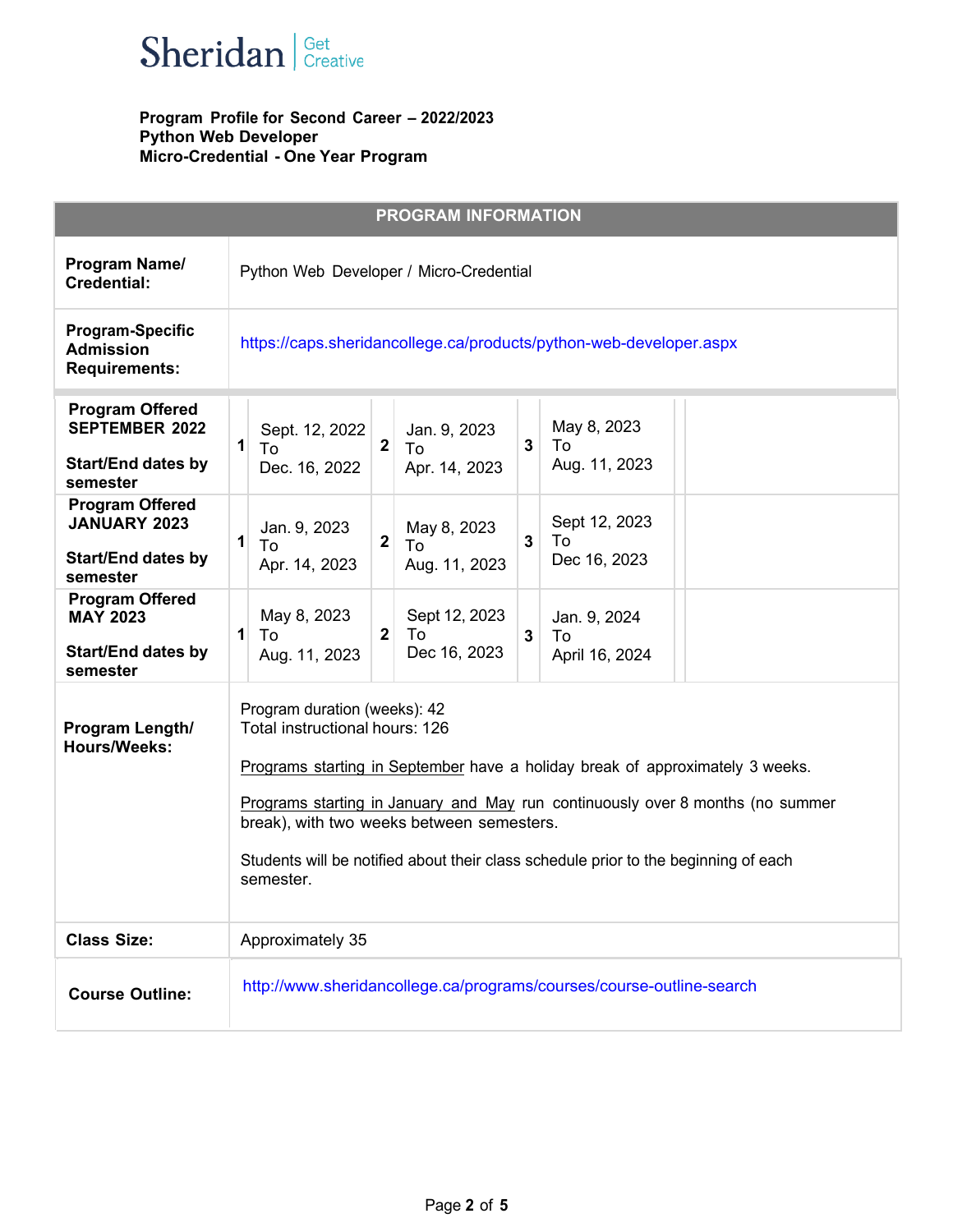

| <b>Annual Tuition:</b><br>(applicable at time<br>of publication -<br>subject to change<br>without notice) | \$788.94<br>https://caps.sheridancollege.ca/products/python-web-developer.aspx<br>Tuition fees are regulated by the Ministry of Advanced Education and Skills Development<br>and a change could be made by action of the Ontario Government.<br>As the Fee Guide is prepared in advance, Sheridan reserves the right to make changes<br>due to errors and omissions. Additional fees will apply for some programs with a modified<br>curriculum. All information provided is current as of publication. |
|-----------------------------------------------------------------------------------------------------------|---------------------------------------------------------------------------------------------------------------------------------------------------------------------------------------------------------------------------------------------------------------------------------------------------------------------------------------------------------------------------------------------------------------------------------------------------------------------------------------------------------|
| Parking:<br>(applicable at time<br>of publication -<br>subject to change<br>without notice)               | https://epark.sheridancollege.ca/                                                                                                                                                                                                                                                                                                                                                                                                                                                                       |
| <b>Book Costs:</b><br>(applicable at time<br>of publication -<br>subject to change<br>without notice)     | \$0                                                                                                                                                                                                                                                                                                                                                                                                                                                                                                     |
| <b>Other Costs:</b>                                                                                       | Ancillary fees - \$122.7                                                                                                                                                                                                                                                                                                                                                                                                                                                                                |
| <b>Payment Policy for</b><br><b>Second Career:</b>                                                        | Purchase your course f rom our CAPS website when the courses become available and<br>provide your receipt to your ministry.                                                                                                                                                                                                                                                                                                                                                                             |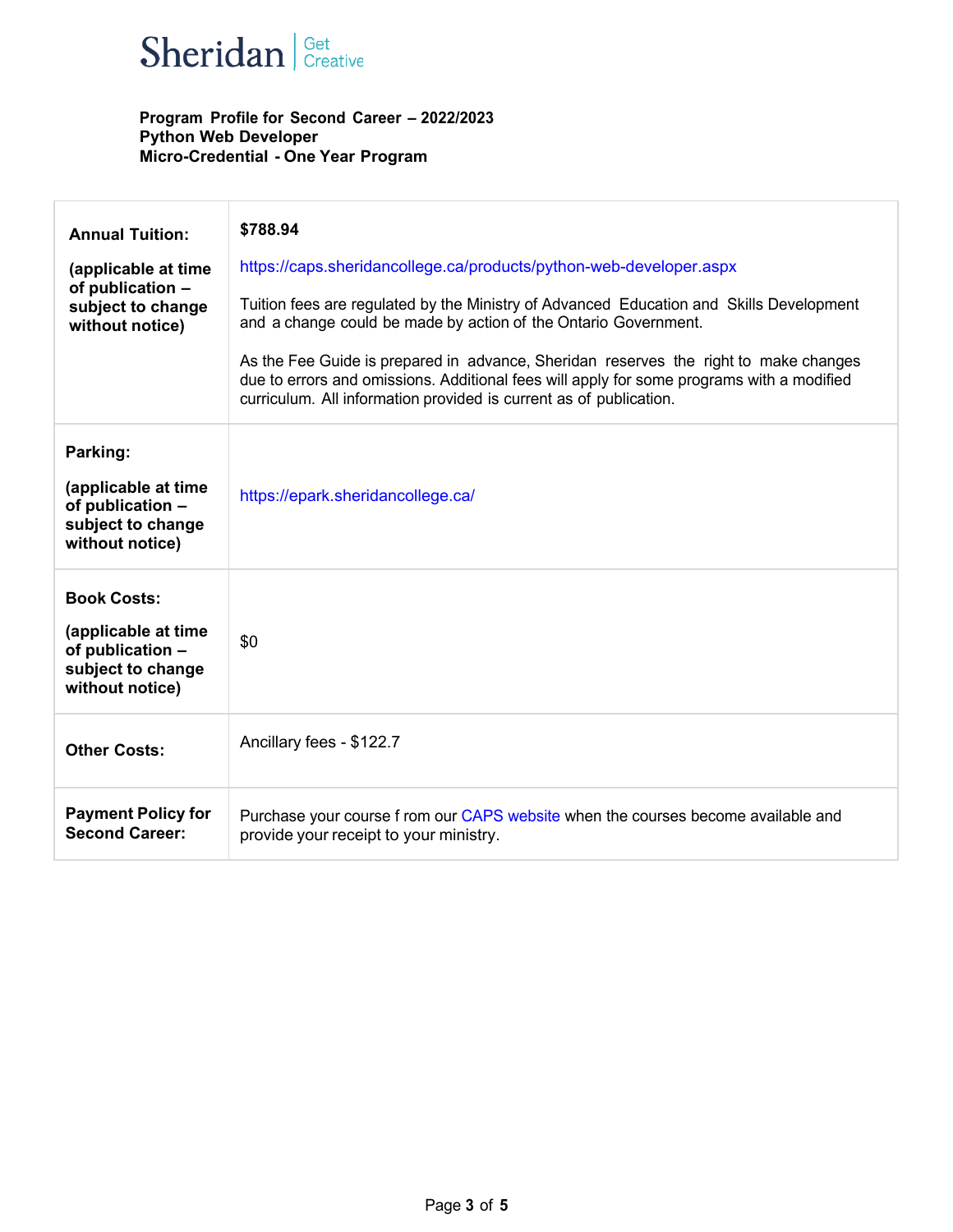

| <b>Withdrawal/Refund</b><br><b>Policy</b>                                                                             | For refunds or withdrawals, please visit:<br>https://caps.sheridancollege.ca/student-guide/transfers-refunds-and-withdrawals.aspx<br>Please note: As a Second Career-funded student, all refunds are to be returned to your<br>funder.                                                                                                                                                                                                           |
|-----------------------------------------------------------------------------------------------------------------------|--------------------------------------------------------------------------------------------------------------------------------------------------------------------------------------------------------------------------------------------------------------------------------------------------------------------------------------------------------------------------------------------------------------------------------------------------|
| <b>Your Second Career</b><br>and Career<br><b>Opportunities:</b>                                                      | A popular coding language skill that's applicable in a wide variety of careers. Python's<br>versatility makes it applicable in web development, data science, f inance and trading,<br>scientific and mathematical computing.                                                                                                                                                                                                                    |
| <b>Please identify the</b><br>main skill learners<br>can expect to gain<br>upon completion of<br>the micro-credential | Write and execute interactive Python scripts<br>$\bullet$<br>Use logical operators, conditional elements, and loops<br>$\bullet$<br>Manage project files and perform basic error handling and testing<br>$\bullet$<br>Build a Python application using a Version Control System<br>$\bullet$<br>Create a database-backed web application using Django framework<br>$\bullet$<br>Deploy a Python web application to a cloud platform<br>$\bullet$ |
| <b>Method of</b><br>Instruction:                                                                                      | online                                                                                                                                                                                                                                                                                                                                                                                                                                           |
| <b>Equipment</b><br><b>Availability:</b>                                                                              | Students will have access to computers in open access computer labs.                                                                                                                                                                                                                                                                                                                                                                             |
| <b>Instructor</b><br><b>Qualifications:</b>                                                                           | Our faculty is hired based on a combination of industry experience and academic<br>qualifications. Most faculty have relevant Master's degrees and/or professional<br>certifications where applicable.<br>Our faculty is provided with opportunities to engage in professional development to<br>ensure currency in their field and proficiency in teaching adults.                                                                              |